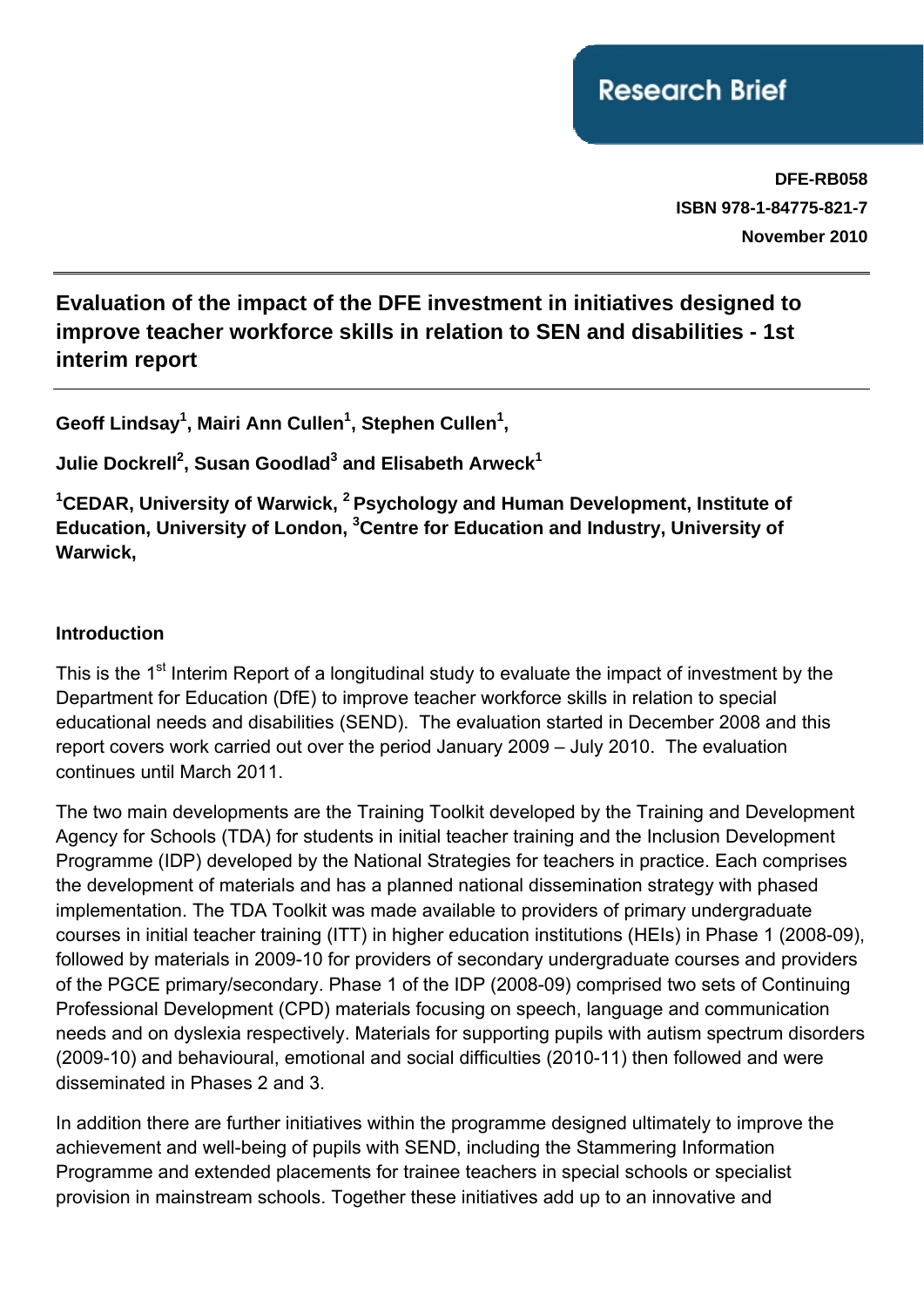challenging programme of work which represents a comprehensive attempt to enhance the knowledge, skills, and confidence of the teacher workforce nationally, through both initial teacher training and the CPD of teachers. The strategy of developing the IDP as both a SEND and school improvement issue has the potential to avoid its marginalization as 'only' about pupils with SEND, to bring school leaders into the initiative and also to embed SEND as central to whole school development.

This report presents some of the research carried out during the first two years of the project. Not all work is reported here, especially where we are seeking to compare developments over time and need later comparative data. The research continues and a final report will be produced at the end of the study in March 2011.

# **Main findings**

- The dissemination of the initiatives for both initial teacher training and Continuing Professional Development for teachers has grown over the 18 months to July 2010, with increased awareness and take up by schools.
- The TDA Training Toolkit on special educational needs and disabilities (SEND) has been well received by higher education institute providers of undergraduate initial teacher training who value its contribution and are incorporating it into their undergraduate programmes.
- The extended placements for trainee teachers in specialist settings are offering important benefits for both staff and trainees, with over 9 out of 10 participating trainees rating them good or excellent in terms of preparing them for teaching pupils with SEND.
- The cluster meetings for SEND tutors in ITT were highly valued as forums for sharing ideas and learning from colleagues.
- The regional hubs were highly regarded by local authority (LA) leads for the Inclusion Development Programme (IDP) as an effective support for dissemination.
- The National Strategies' role in disseminating the IDP was welcomed by LA leads, supporting the alignment of the IDP as both a school improvement and SEND issue.
- The Pathfinders' effectiveness was limited by their starting at a similar time to non-Pathfinders.
- Initially the engagement with the IDP was stronger at LA than school level, as expected, reflecting the stage in the dissemination strategy.
- There was a high level of engagement of both head teachers and SENCOs at LA events. This indicated that the strategic objective of bringing together both SEND/inclusion and school development/improvement was being achieved, supporting a whole school approach to teaching pupils with SEND.
- By 2010 dissemination was more established in schools with many examples of effective practice.
- There was wide variation in implementation at both LA and school levels reflecting the voluntary nature of take-up and a sense of local ownership of the national initiative.
- Problems were identified following feedback from teachers/education professionals with the Phase 1 materials for speech, language and communication needs and for dyslexia, but these are being addressed by a review and revision process. The Phase 2 materials (autism spectrum) were generally viewed more favourably although here too there were accessibility difficulties resulting from IT incompatibility in many schools.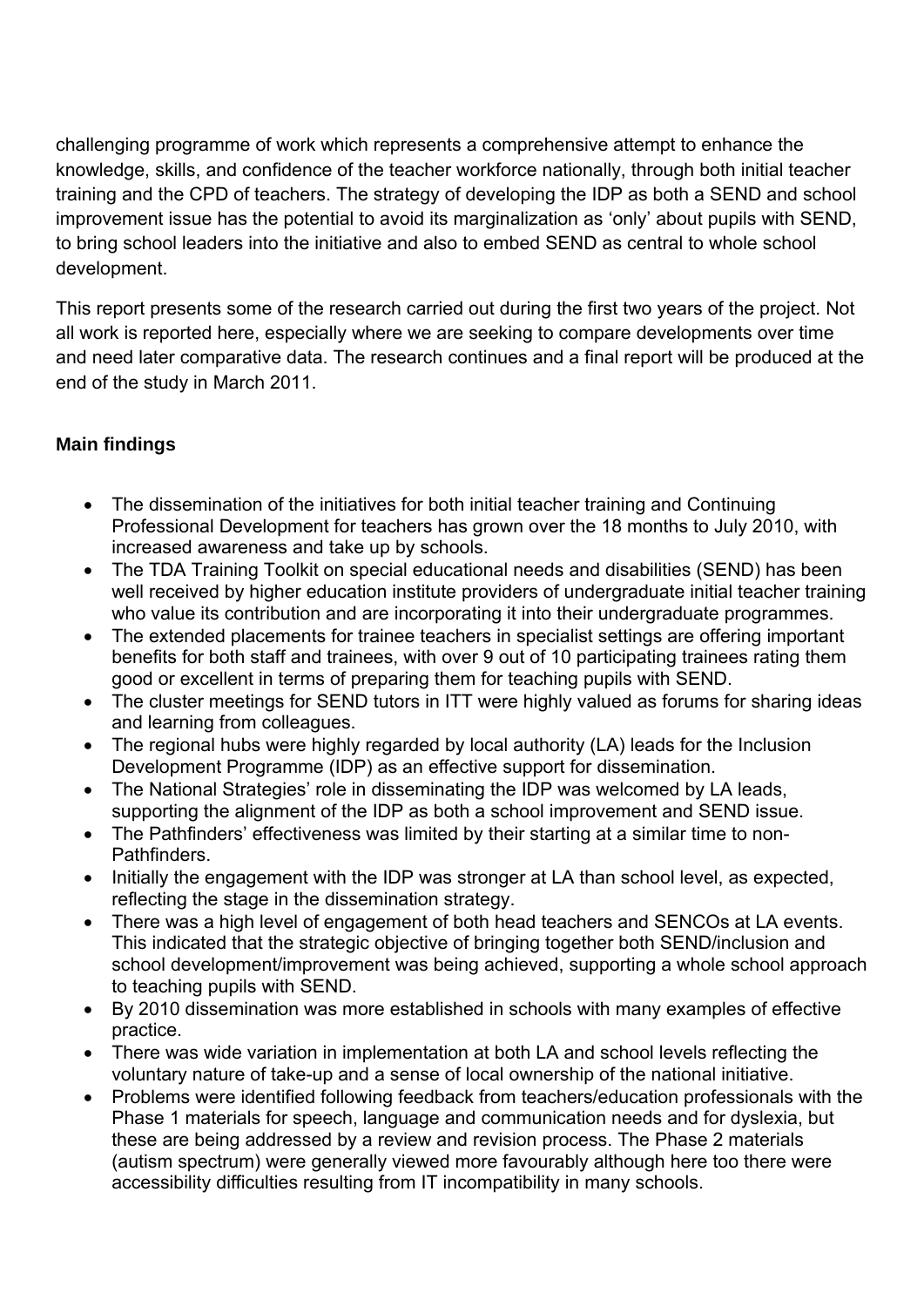## **Methods**

The evaluation comprises a combined methods approach in order to address the various strands of the initiative. The main methods being used are interviews and questionnaires, both postal and on-line, to investigate, i) initiatives for initial teacher training (ITT) and ii) initiatives for the continuing professional development of qualified teachers.

## *Initial Teacher Training*

- Interviews were held with 30 of 40 providers of primary undergraduate initial teacher training (ITT) in 2009.
- In 2010 this was replicated with 37 of 40 primary undergraduate ITT providers and five of nine secondary undergraduate ITT providers.
- On-line surveys were conducted with ITT students, providing data from 306 students (2009), 459 (2010).

# *Local Authorities and Schools*

- A sample of 30 LAs was selected to reflect a cross section of all LAs. Interviews were held with Inclusion Development Programme leads in 28 of the LAs in 2009 (10 were regional hub leaders, seven were Pathfinder LA leads and 11 were leads from other LAs).
- In 2010 leads from all 30 LAs were interviewed (10, 8 and 12 respectively).
- Interviews were held with the following school staff in 2009 (2010) respectively: SENCOs: 24 (21); head teachers/senior leaders 17 (11); experienced teachers 22 (12); and newly qualified teachers (NQTs) 18 (14).
- On-line surveys of NQTs provided data from 156 (2009) and 139 (2010) NQTs.

# **Detailed findings**

## *Initial teacher training*

*The Training Toolkit on SEND* 

- By 2010 almost all ITT tutors had incorporated selected material from the Toolkit into their teaching materials for SEND.
- Among those tutors familiar with the Toolkit, 9 out of 10 or more found it 'effective' or 'very effective' in enhancing a range of trainees' knowledge, skills and understanding around SEND.
- 9 out of 10 tutors found most aspects of the *format* of the Toolkit 'useful' or 'very useful'. The DVDs, the memory stick and the ability to tailor the Toolkit for personal use were particularly valued.
- Trainees rated the teaching on SEND they had received as significantly more effective and felt more prepared to teach pupils with SEND if their course had incorporated the Toolkit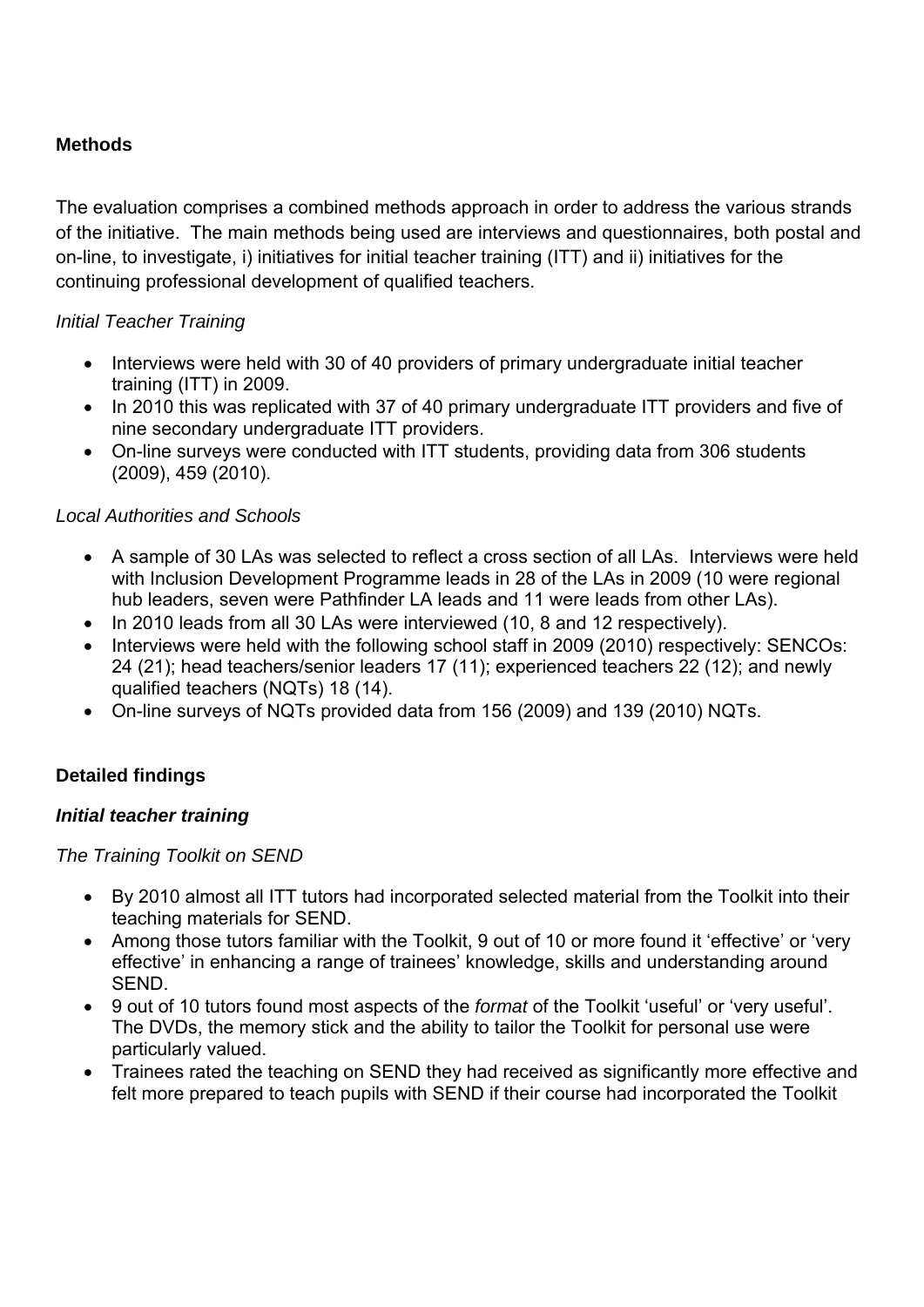#### *The electronic network for SEND tutors*

The electronic network for SEN tutors, hosted on the teacher training resource bank (TTRB), was rarely recognised and there appear to be few if any active users.

#### *The extended placements in specialist settings*

- In 2010, three quarters of courses had taken up the offer of the extended placements in specialist provision, an increase from two thirds in 2009.
- 9 out of 10 or more of those trainees who had undertaken a placement rated the effectiveness of different elements 'effective' or 'very effective'.
- Positive views about the extended placement in special schools or mainstream resources or units reflected three themes: helping to equip students with important skills and knowledge; enabling tutors to enhance their own knowledge and awareness around SEND; and that they were valued by colleagues in special schools.
- A third of tutors believed there was particular value in placements in special schools arguing that the special school sector had been sidelined in ITT for too long.
- Trainees who had undertaken a placement were more likely to consider a career in a special school or mainstream school with a specialist unit or resource base.
- They also rated the teaching of SEND on their course more highly and felt better prepared to teach pupils with SEND than those who had not had a placement

#### *The Inclusion Development Programme*

#### *Role of National Strategies and development of materials*

- The role of the National Strategies in the IDP was seen as supporting the alignment of SEND and school improvement work at LA level and as adding 'clout' to the initiative in terms of engaging schools.
- There were a number of teething problems in the dissemination of the IDP including a substantial time gap between the launch of IDP and the availability of materials. These resulted in criticisms of 'lateness' and consequent difficulties for LAs and schools to include Phase 1 (SLCN and dyslexia) in their school development/improvement planning for 2008- 09.
- Most early criticisms concerned accessibility, as familiarity with content was at an early stage. Views about the Phase 2 materials (autism spectrum) were more positive although there were again accessibility difficulties resulting from a mismatch between the more advanced technology used and the IT system in many schools.
- These early concerns were addressed, including through revisions (refreshment) of the materials, and by 2010 teething problems had largely been resolved.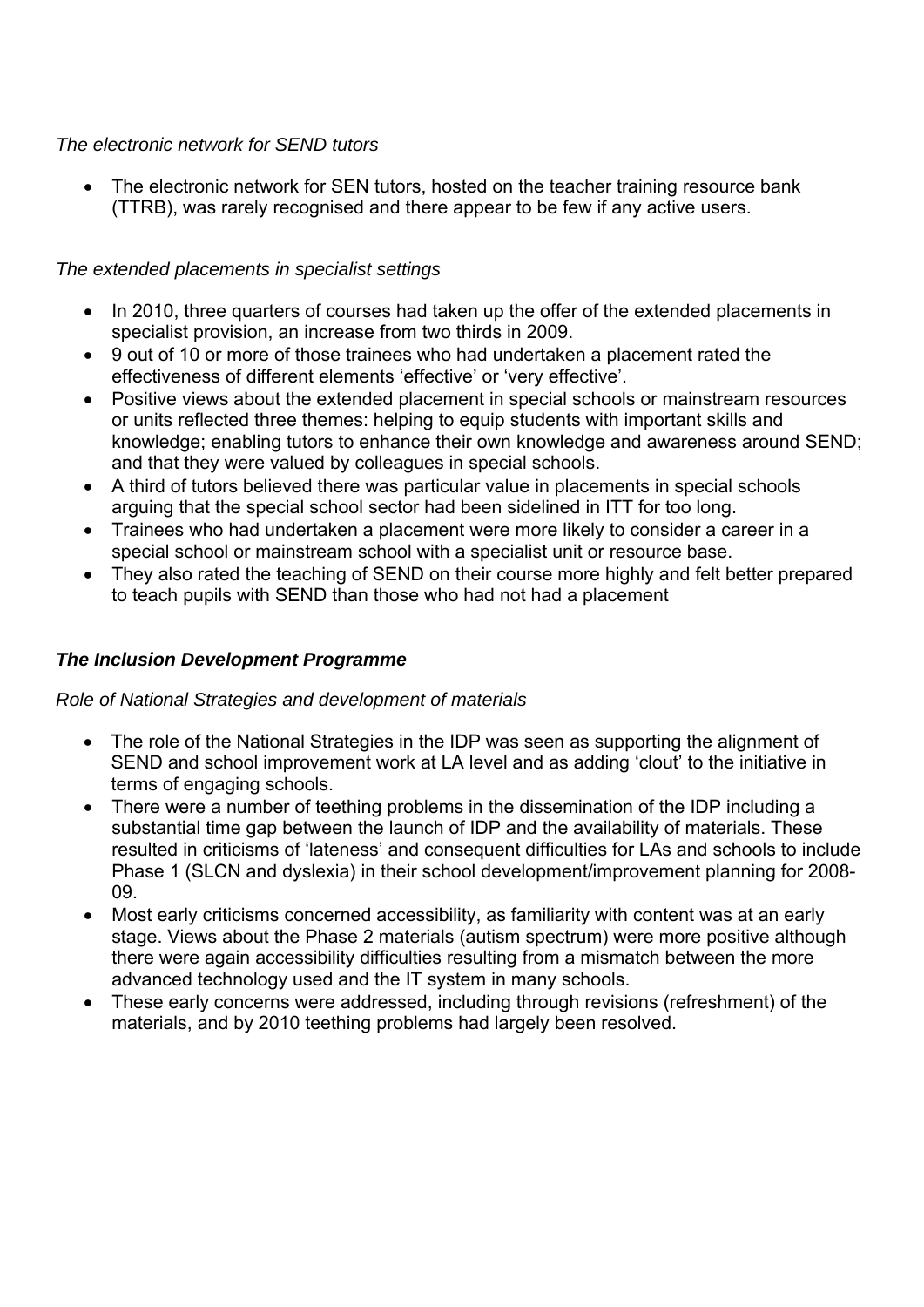#### *Role of the SEN regional hubs*

- The hub IDP strand meetings were a strength of the national dissemination model.
- The key benefits of the IDP strand regional hub meetings highlighted by IDP strand leads were the impetus they gave to the initiative, the opportunity to focus on the IDP, to meet with others from outside their own LA, to share resources and ideas (including via hub websites), to share ways of disseminating the materials to schools, to share experiences, and to provide a forum for educational professionals to learn from each other.

## *Role of the Pathfinders*

- The Pathfinders provided limited benefits as a means of modelling dissemination to schools from which other LAs could learn. This was mainly because the Pathfinders had not been implemented far enough in advance of roll-out in other LAs.
- IDP leads in Pathfinder LAs valued the involvement of staff from I CAN and Dyslexia Action because of their knowledge of the IDP materials and of SLCN or dyslexia respectively.
- By 2010, only two of eight IDP leads from Pathfinder LAs reported a sustained impact on IDP dissemination arising from the Pathfinder - one Model 1 (cascade) dyslexia Pathfinder and one Model 2 (buddy system) SLCN Pathfinder.

#### *Role of hub IDP strand lead*

• The system of each regional hub having one of the constituent LA leads as a hub lead was beneficial to the dissemination.

## *Role of IDP lead in each LA*

- The requirement for each LA to have a lead person responsible for the delivery of the IDP has facilitated dissemination.
- The lack of funding allocated to free time to undertake the role, however, is a significant limitation.
- The degree of alignment between SEN/inclusion and school improvement varies at strategic planning level and in operational delivery to schools.
- Dissemination models to schools varied across five main dimensions (approach, level, pitch, school phase and IDP module). Within each dimension, there were also a range of options. LAs varied in the options selected. This meant that each LA created a 'pick and mix' model.
- All the IDP leads reported positive learning from Phase 1 and almost all made changes for dissemination and delivery in Phase 2.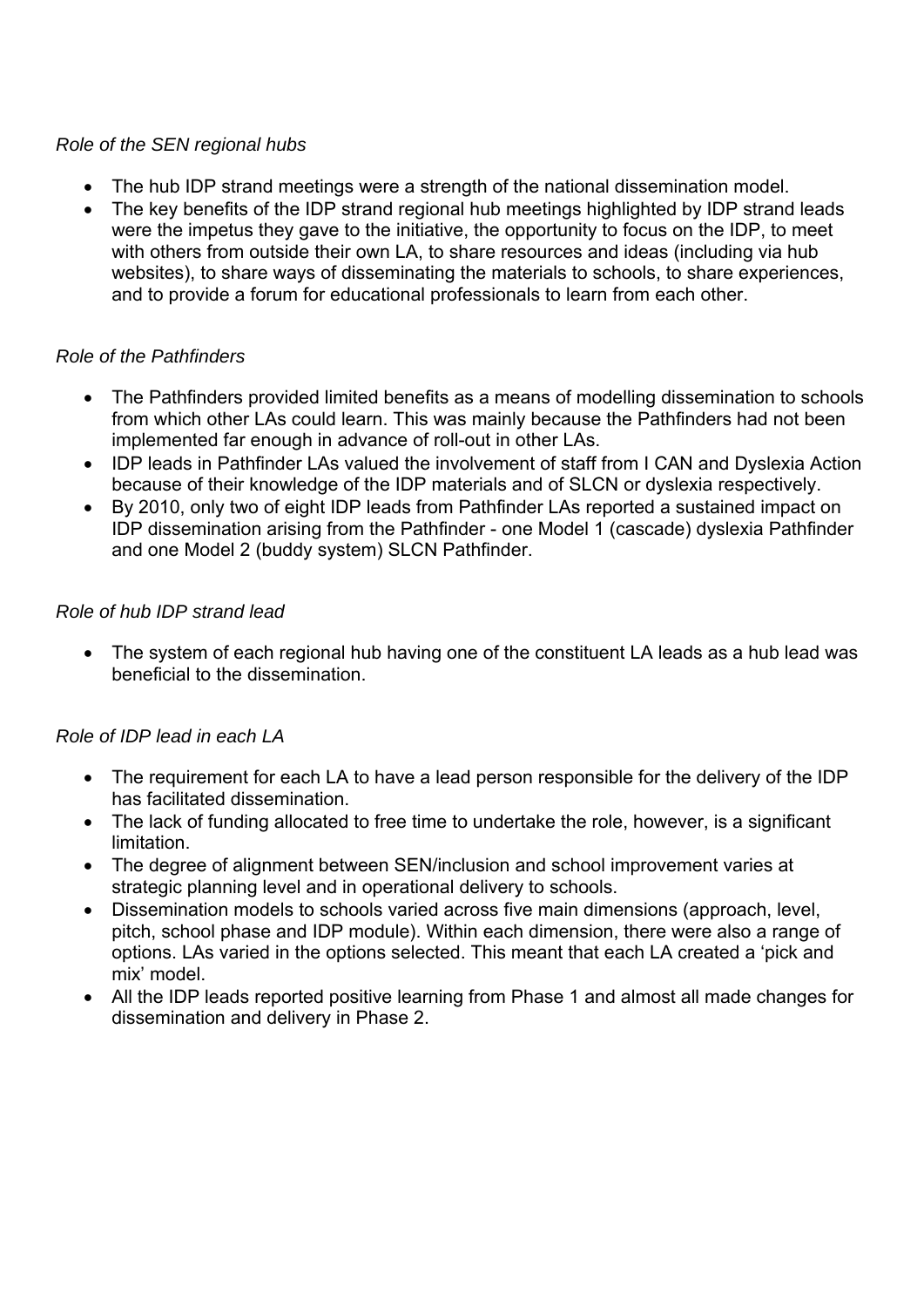# *Impact*

*Early* 

- By May/June 2009, many of the IDP leads in our sample were reporting high numbers of schools having attended an event about the IDP but relatively low numbers of schools that had actively engaged with the IDP in the sense of using it within the school.
- Most LAs in the sample involved both the head teachers and SENCOs in information and training about the IDP, which supported the IDP as both a SEND and whole school improvement initiative.
- The IDP had an impact on the CPD offer around SEND; in some cases, this included a refocusing of CPD support on Wave 1 from Wave 3.
- The main barriers to a quick impact on school-level CPD were the timing of the Phase 1 roll out, which was too late to be included in schools' planned 2008-09 CPD programme, and the presentation of the materials themselves, which were perceived as not working as a training package that could be picked up and used straight away in schools.
- In schools that had used the IDP during 2008-09, overall, teachers in each school shifted up one category of the 'focusing, developing, establishing, enhancing' continuum, relative to where they had been prior to the IDP training.

# *By 2010*

- Impact was becoming evident in schools which had developed their practice as a result of the IDP.
- Impact was enhanced where the IDP was embedded in the LA's regular CPD programme
- In these schools, impacts were reported at the levels of teacher confidence and increased empathy with pupils' barriers to learning; increased thinking about and reflection on current practice; increased understanding of the SEND domain (dyslexia and/or SLCN); specific changes in teaching practice and/or in the learning environment; and increased confidence about being able to talk to parents of pupils with dyslexia or SLCN.
- It was clear from the interviews with teachers that impact was greatest when the CPD had used active learning techniques – opportunities to discuss, reflect, plan, try out and review were key to subsequent impact on practice.
- The most successful area of impact was the raising of awareness of the importance of SEND in mainstream classroom teaching.
- Factors affecting the implementation of the IDP include:
	- o CPD
		- Relation to the school's development/improvement plan
		- *A***WA** ature and level of LA support
		- $\degree$  Á Nature and level of support from other services e.g. speech and language therapists
		- Accessibility of the IDP materials
		- Quality of the CPD delivered to the school
		- Extent of CPD follow through, review and monitoring of practice
	- o Inclusion
		- School climate around inclusion
		- Individual teachers' views/ beliefs about inclusive education in general and more specifically about Wave 1 inclusive teaching in mainstream classes.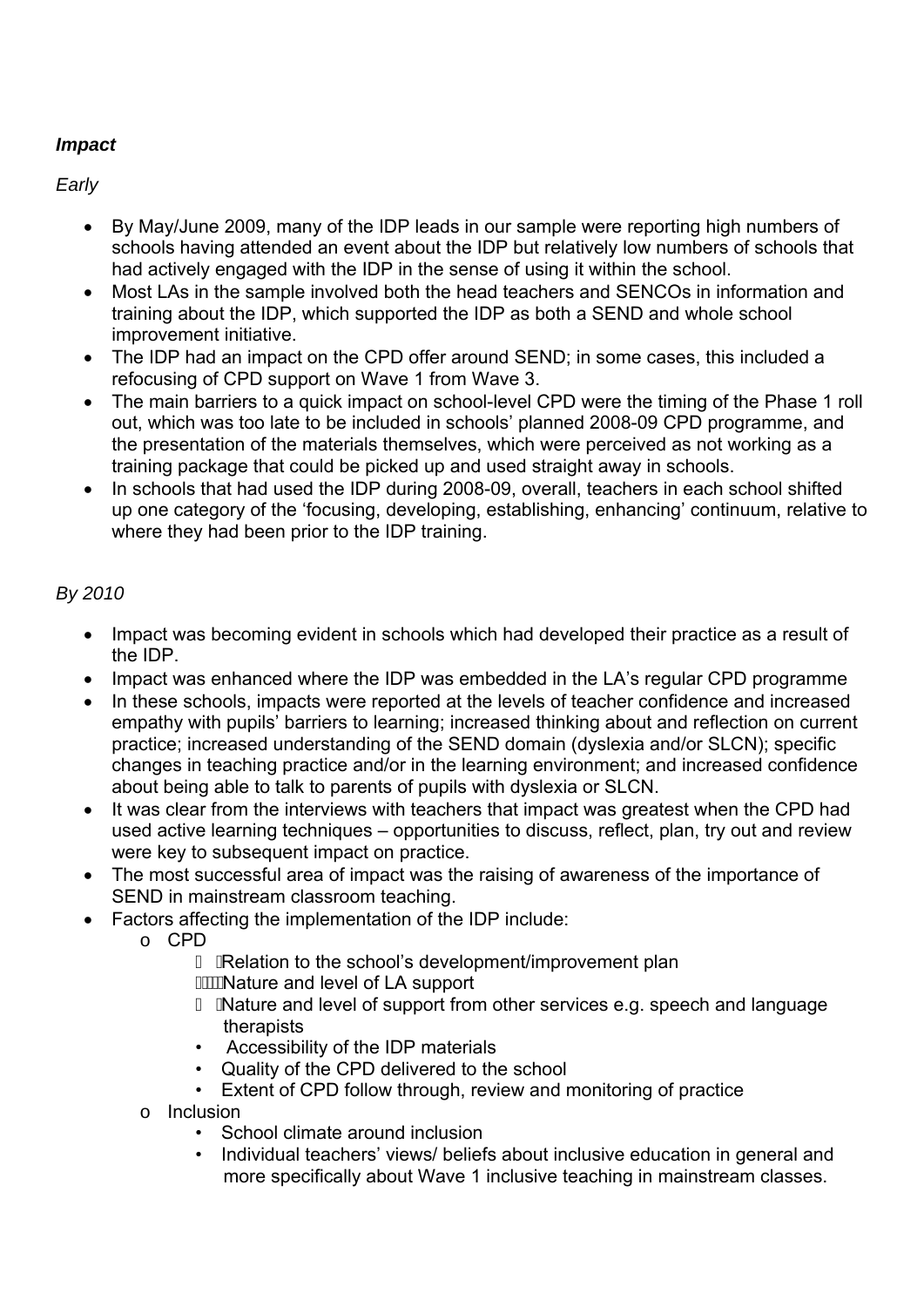- o School context
	- Level of support for implementation of IDP, including specialist staff
	- Staff factors, e.g. turnover

## **Recommendations**

Recommendations arising from the first year of the evaluation were made direct to the DfE, TDA, National Strategies and other key stakeholders in spring 2010. The following interim recommendations take into account that process and the fact that the research has another six months to run. It is also recognized that this is a period of change in terms of organisational structures and budgetary constraints, with implications both for what might be funded and by whom (e.g. nationally or locally). The following recommendations take account of these issues:

- The Toolkit should be made available to relevant new members of HEI teaching staff.
- Consideration should be given to updating as necessary the Toolkit materials, to keep them current, for example the materials on legal aspects of SEND education and inclusion.
- Consideration should be given to making extra provision of the Toolkit, particularly the memory stick and DVDs.
- Consideration should be given to the continuation of the regional cluster meetings in relation to SEND, ITT and CPD.
- Consideration should be given to the future of ITT extended placements in specialist settings.
- Consideration should be given to interactive models of IDP dissemination longer term.
- Consideration should be given to the LA role as a facilitator for sharing learning and good practice among professionals, including through high quality CPD such as the IDP resources for teachers of pupils with SEN.
- Consideration should be given to extending the induction CPD for NQTs by extending beyond the NQT year in order to better support teaching of pupils with special educational needs within mainstream schools. Induction CPD for NQTs should include a focus on Wave 1 inclusive quality first teaching extending beyond the NQT year.